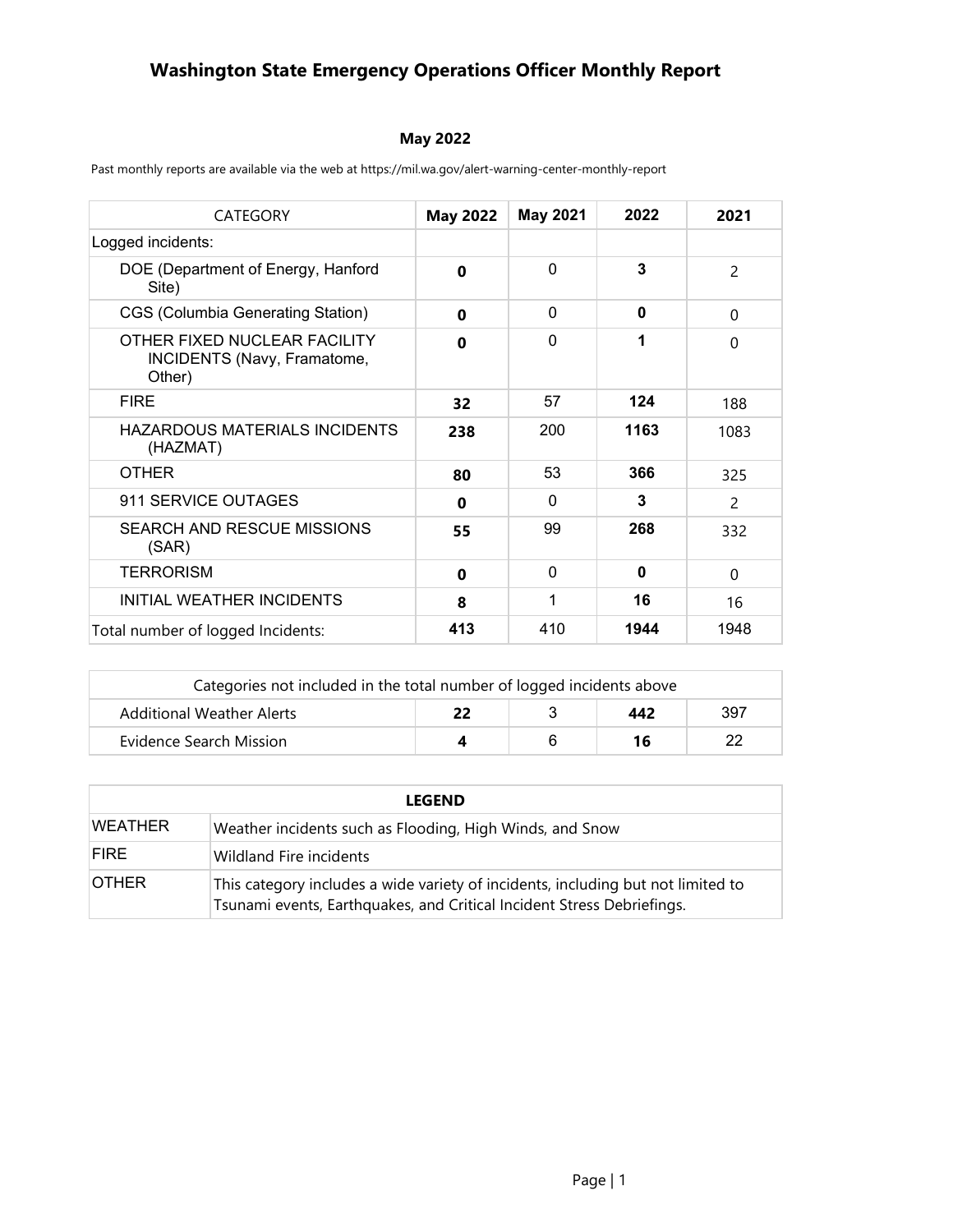### **SIGNIFICANT EVENTS**

| 20-0265 | This mission in response to the Corona Virus (COVID-19) outbreak was<br>$\bullet$<br>initiated on January 21, 2020, and continued into April 2022 with the State<br>EOC activated at Level 2 (Partial).<br>This mission remained open as of the end of May 2022.<br>$\bullet$                                                                                                                                      |
|---------|--------------------------------------------------------------------------------------------------------------------------------------------------------------------------------------------------------------------------------------------------------------------------------------------------------------------------------------------------------------------------------------------------------------------|
| 22-1085 | This mission in response to the European Green Crab, an aquatic invasive<br>$\bullet$<br>species impacting areas of the coast was initiated on March 25, 2022, and<br>continued into April 2022.<br>This mission remained open as of the end of May 2022.<br>$\bullet$                                                                                                                                             |
| 22-1516 | This mission, initiated on April 29 when Whatcom County commenced a<br>$\bullet$<br>search for a missing hiker near Acme, continued into May 2022.<br>On May 20, Whatcom County confirmed this mission remained open as the<br>$\bullet$<br>subject was not yet found, with plans to continue the search at an<br>undetermined future point.<br>This mission remained open as of the end of May 2022.<br>$\bullet$ |
| 22-1532 | On May 1, the Pacific Northwest Seismic Network (PNSN) reported a 3.6<br>$\bullet$<br>magnitude earthquake, 8.4 miles deep, occurred at 0415 hours, 1.5 miles East<br>from Mount Vernon, WA. There were no reports of damage.                                                                                                                                                                                      |
| 22-1584 | On May 5, Pacific County initiated a search for a missing teenager in Long<br>Beach and requested additional SAR resources to assist. Coordination was<br>conducted with Cowlitz, Clark, and Lewis Counties, but the request was later<br>rescinded and the mission closed when new evidence revealed that SAR<br>resources were no longer needed.                                                                 |
| 22-1602 | On May 6, the Washington State EOC added response to Highly Pathogenic<br>$\bullet$<br>Avian Influenza (HPAI) to the current Level 2 - Partial Activation for COVID and<br>other incidents. ESF 11 - Agriculture and Natural Resources was activated to<br>join ESFs 2, 5, 7, 8, 14, and 15.<br>This mission remained open as of the end of May 2022.<br>$\bullet$                                                 |
| 22-1644 | On May 8, the National Weather Service (NWS) issued a Freeze Warning for<br>$\bullet$<br>Kittitas and Yakima Counties in effect from 0200 to 0900 on May 9. The<br>Warning expired as scheduled, ending this weather incident.                                                                                                                                                                                     |
| 22-1656 | On May 9, The NWS issued a Freeze Warning for the Kittitas and Yakima<br>$\bullet$<br>Valleys affecting portions of Kittitas and Yakima Counties from 0200 to 0800<br>on May 10. The Warning for the Kittitas Valley was cancelled early on May 10.                                                                                                                                                                |
|         | On May 9, The NWS issued Freeze Warnings for portions of Adams, Douglas,<br>٠<br>Grant, Lincoln, Okanogan and Whitman Counties from 2300 on May 9 to 0800<br>on May 10 and again from 2300 on May 10 to 0800 on May 11.                                                                                                                                                                                            |
|         | On May 11, The Freeze Warning for Adams, Douglas, Grant, Kittitas, Lincoln,<br>$\bullet$<br>Okanogan, Whitman and Yakima Counties expired, ending this weather<br>incident.                                                                                                                                                                                                                                        |
| 22-1679 | On May 11, The NWS issued a Gale Warning for the Northern Inland Waters<br>$\bullet$<br>including the San Juan Islands from midnight that night to 0500 on May 13.<br>The time frame was shortened on May 12 to be in effect until 1000 that day at<br>which time the Warning expired, ending this weather incident.                                                                                               |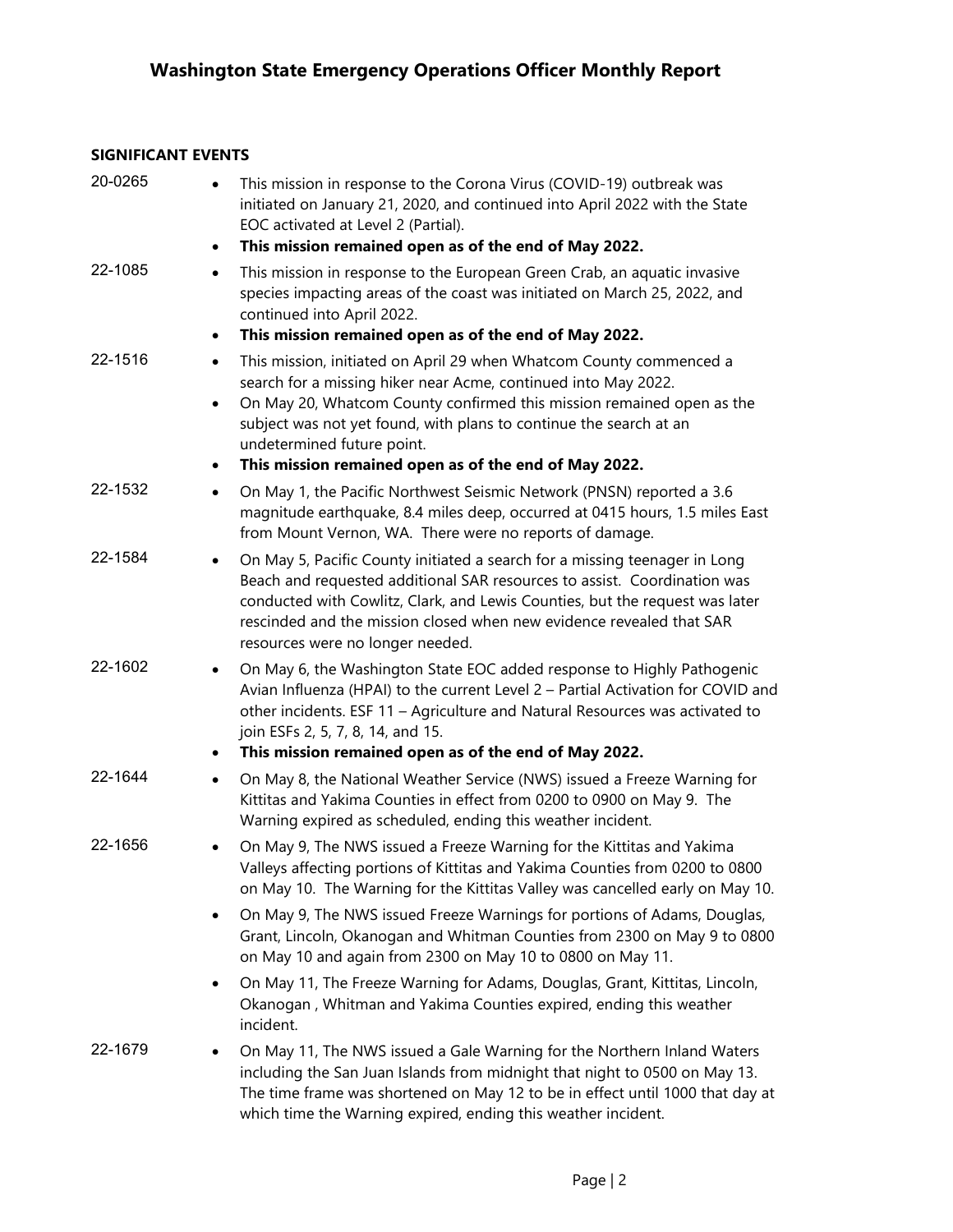| 22-1689 | On May 12, the NWS issued a Freeze Warning for Yakima County in effect<br>from 0200 to 0900 on May 13. The Warning was cancelled early on May 13,<br>ending this weather incident.                                                                                                                                                                                                                                                                               |
|---------|------------------------------------------------------------------------------------------------------------------------------------------------------------------------------------------------------------------------------------------------------------------------------------------------------------------------------------------------------------------------------------------------------------------------------------------------------------------|
| 22-1710 | On May 15, the NWS issued a Flood Watch for Asotin, Garfield, and Whitman<br>Counties in effect from 1600 to 2100 that day. The Warning expired as<br>scheduled, ending this weather incident.                                                                                                                                                                                                                                                                   |
| 22-1724 | On May 16, the Seattle Police Department issued an Amber Alert for an 8-<br>year-old female in Seattle. The Alert was cancelled later that morning when<br>the subject was located in good condition.                                                                                                                                                                                                                                                            |
| 22-1727 | On May 15, Skagit County initiated a search for a 67-year-old male with<br>Parkinsons/Dementia missing in the Concrete area and requested a helicopter<br>with Forward Looking InfraRed (FLIR) to assist with a flyover of the area.<br>Request was coordinated with Snohomish and King Counties and then the Air<br>Force Rescue Coordination Center (AFRCC). In addition, ground searchers<br>from Whatcom County were coordinated and responded to the scene. |
|         | On May 15, Skagit County requested ground searchers, air scent dogs and<br>$\bullet$<br>helicopter support. The request was coordinated with the AFRCC, Kitsap and<br>Snohomish Counties.                                                                                                                                                                                                                                                                        |
|         | On May 23, Skagit County re-opened this search and requested a Human<br>$\bullet$<br>Remains Dog (HRD), air scent dogs, and ground searchers to assist on May 24.<br>Soon after requesting to re-open this mission, Skagit County cancelled the<br>request and closed them mission when the subject was found deceased.                                                                                                                                          |
| 22-1730 | On May 17, the PNSN reported a 3.6 Magnitude earthquake, -. 5 miles deep,<br>occurred at 0107 hours near Granite Falls in Skagit County. There were no<br>reports of shaking or damage.                                                                                                                                                                                                                                                                          |
| 22-1738 | On May 17, the NWS issued a Gale Warning for the Northern Inland Waters<br>including the San Juan Islands in effect from 0500 to 1700 on May 18. The<br>Warning was later extended to be in effect from 0100 to 1700 on May 18. The<br>Warning expired as scheduled, ending this weather incident.                                                                                                                                                               |
| 22-1760 | On May 19, Skamania County initiated a Search and Rescue mission to locate<br>an overdue hiker on Mount St Helens using local resources. The county<br>requested a fixed-wing aircraft to assist, which was coordinated with Pierce<br>County. The requested any additional aircraft for the morning of May 20 which<br>was also coordinated with Pierce County.                                                                                                 |
|         | On May 20, the Skamania County Sheriff cancelled the resource request as the<br>$\bullet$<br>subject was found deceased. The recovery of the subject was completed, and<br>the mission was closed later that day.                                                                                                                                                                                                                                                |
| 22-1762 | On May 19, the NWS issued a Freeze Warning for Yakima and Klickitat County<br>for May 20 from 0100 to 0900. The Warning expired as scheduled, ending this<br>weather incident.                                                                                                                                                                                                                                                                                   |
| 22-1797 | On May 22, Whatcom County initiated a mission to rescue a hiker on the<br>Eastern Glacier of Mt Baker with a lower leg fracture and requested a<br>helicopter with hoist capabilities. The request was coordinated with<br>Snohomish County. The mission closed the next day after confirmation the<br>subject was successfully extracted.                                                                                                                       |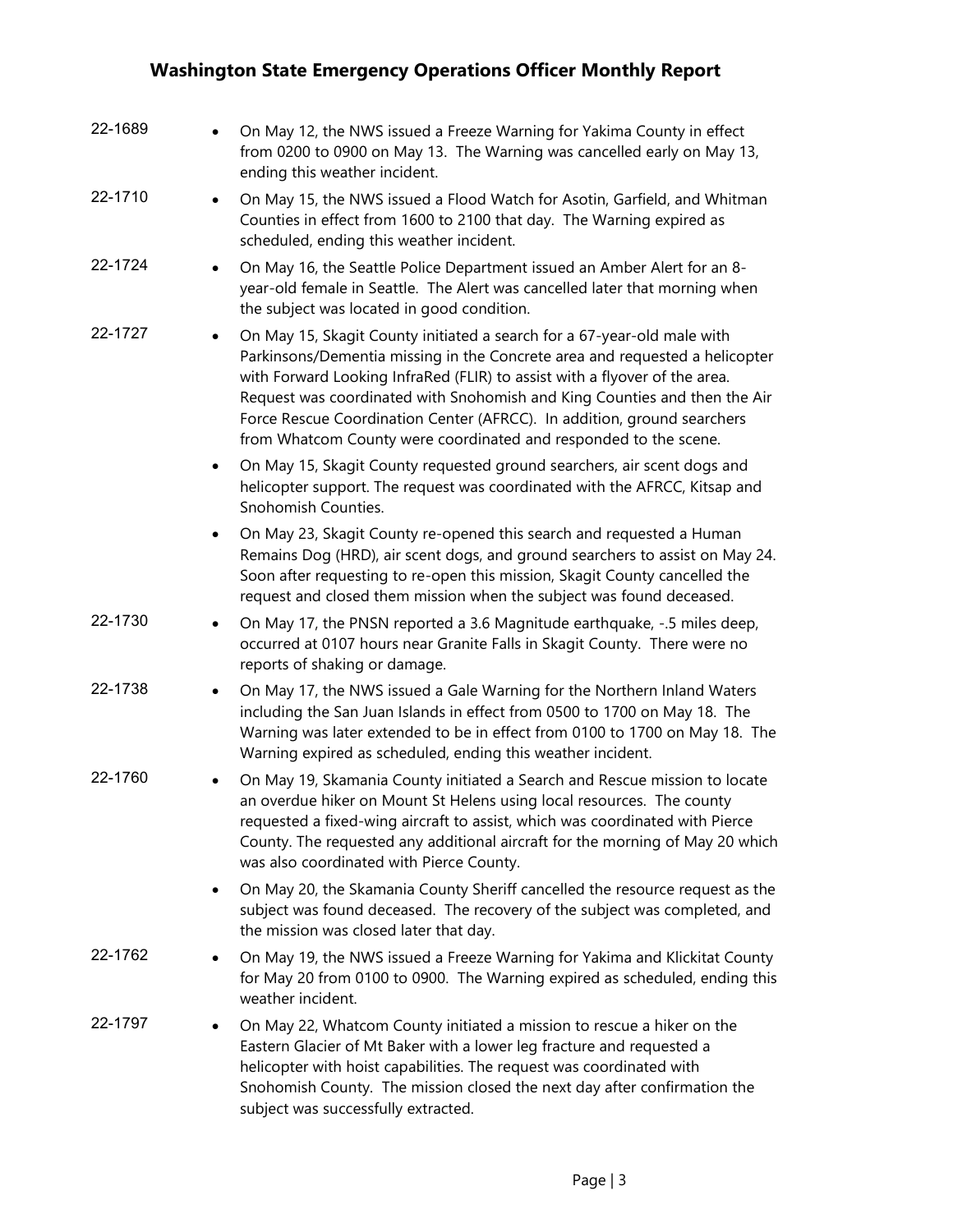| 22-1817 | On May 22, Chelan County initiated a rescue for a subject stranded in the<br>Entiat River and requested a helicopter with hoist from Naval Air Station<br>Whidbey Island. The request was coordinated with the AFRCC. The mission<br>was closed later that day when the subject was successfully rescued by the<br>NAS Whidbey Island helicopter.                                                                                                                        |
|---------|--------------------------------------------------------------------------------------------------------------------------------------------------------------------------------------------------------------------------------------------------------------------------------------------------------------------------------------------------------------------------------------------------------------------------------------------------------------------------|
| 22-1820 | On May 22, King County initiated a search for an overdue hiker on Mount<br>$\bullet$<br>Teneriffe. Cell phone forensics were requested and coordinated from the<br>AFRCC. The request was cancelled, and the mission closed early on May 23<br>when the subject was successfully located.                                                                                                                                                                                |
| 22-1897 | On May 28, the NWS issued a Flood Watch for portions of Columbia and<br>Walla Walla Counties from 1700 that afternoon through the afternoon of May<br>29. The watch was cancelled at noon May 29, ending this weather incident.                                                                                                                                                                                                                                          |
| 22-1900 | On May 28, the PNSN reported a 3.4 magnitude earthquake, -.5 miles deep,<br>occurred at 1207, 18.8 miles ENE of Diablo in Whatcom County. There were<br>no reports of shaking or damage.                                                                                                                                                                                                                                                                                 |
| 22-1918 | On May 29, the Yakima Police Department issued a statewide AMBER Alert for<br>a one-year-old Hispanic female who was left inside a vehicle that was stolen<br>from the Yakima Post Office. The child was located and safe approximately<br>one hour later.                                                                                                                                                                                                               |
| 22-1935 | On May 30, Pierce County initiated a search for three overdue fern pickers<br>near Elbe. A helicopter with FLIR was requested and coordinated with King<br>and Snohomish Counties and then the AFRCC. US Coast Guard Astoria flew<br>the mission. Ground searchers, dog teams, and 4x4s were requested for May<br>31 and coordinated with Thurston, King, Kitsap, Mason, and Lewis Counties.<br>The mission was closed late on May 31 when the subjects were found safe. |

### *SEOO Activity for the current month*

| 31  | Warnings issued to jurisdictions for imminent or occurring emergencies.                       |
|-----|-----------------------------------------------------------------------------------------------|
| 13  | Warnings issued to tribal nations for imminent or occurring emergencies.                      |
| 651 | Notifications conducted to state and local agencies for imminent or occurring<br>emergencies. |
| 19  | Resources coordinated for search, rescue, recovery and response operations.                   |

Participated in 11 drills/exercises of which 8 were spill drills.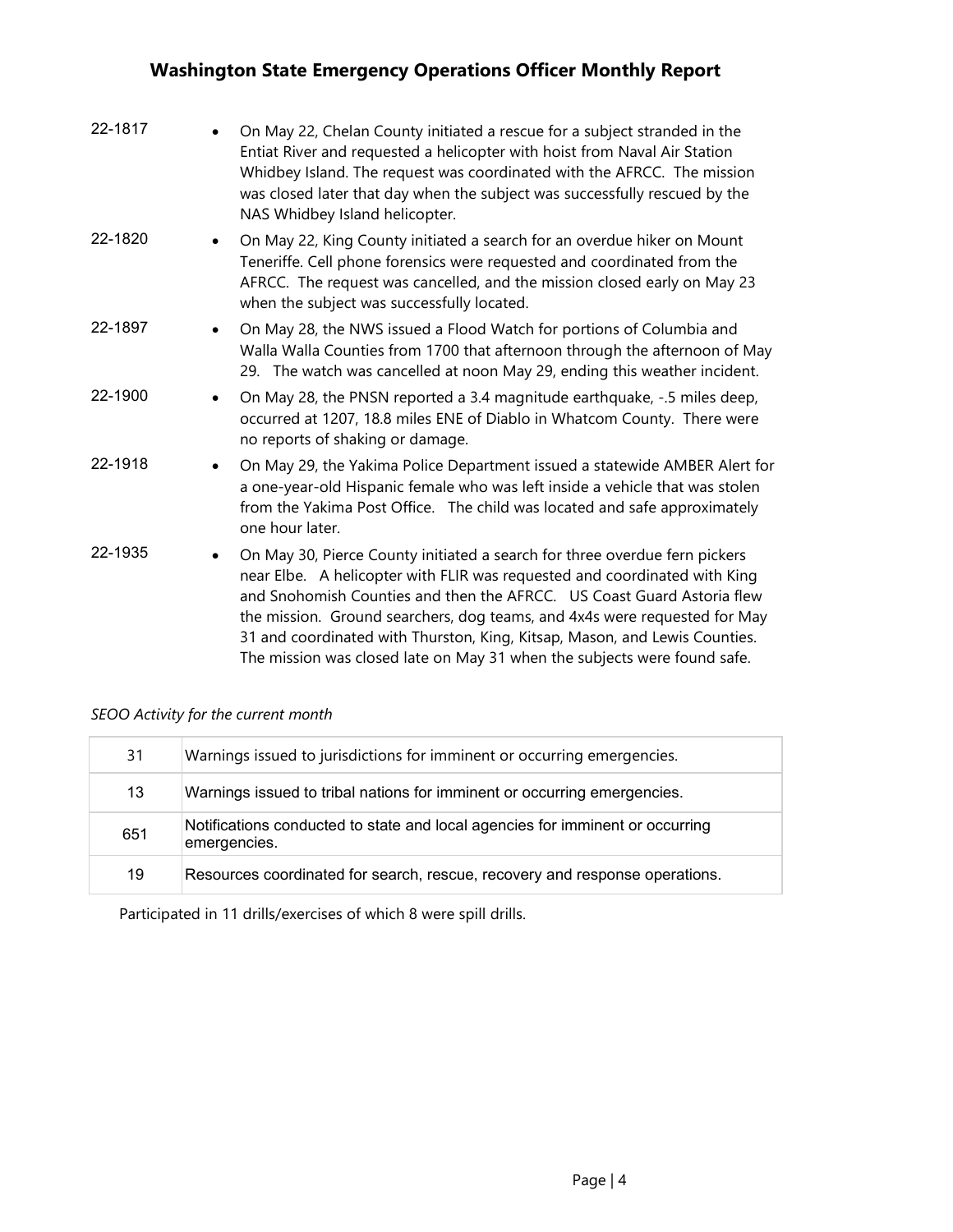| Test<br><b>Conducted</b><br>(see below for<br>descriptions<br>of each test | <b>Frequency of</b><br>test | Number of<br>tests<br>completed this<br>month | <b>Total number of Number of</b><br>stations tested<br>this month | stations<br>responding<br>during tests<br>initiated by the<br><b>Alert Warning</b><br><b>Center</b> | <b>Contact</b><br><b>Success rate</b><br>for those<br>tests initiated<br>by the Alert<br><b>Warning</b><br><b>Center</b> |
|----------------------------------------------------------------------------|-----------------------------|-----------------------------------------------|-------------------------------------------------------------------|-----------------------------------------------------------------------------------------------------|--------------------------------------------------------------------------------------------------------------------------|
| NAWAS -<br><b>FEDERAL</b>                                                  | Twice daily                 | 61                                            | 0                                                                 | 0                                                                                                   | 0%                                                                                                                       |
| NAWAS-<br><b>STATE</b>                                                     | Twice daily                 | 61                                            | 1860                                                              | 1513                                                                                                | 81%                                                                                                                      |
| <b>STAEN</b>                                                               | At least twice<br>per month | 2                                             | 26                                                                | 9                                                                                                   | 35%                                                                                                                      |
| <b>CEMNET</b>                                                              | At least 3 per<br>week      | 13                                            | 301                                                               | 173                                                                                                 | 57%                                                                                                                      |

*Conducted the following tests:*

| <b>Test Conducted</b><br>(see below for<br>descriptions of<br>each test | <b>Frequency of</b><br>test | Number of<br>tests<br>completed<br>this month | Test<br><b>Conducted</b><br>(see below for<br>descriptions of | <b>Frequency of</b><br>test | <b>Number of tests</b><br>completed this<br>month |
|-------------------------------------------------------------------------|-----------------------------|-----------------------------------------------|---------------------------------------------------------------|-----------------------------|---------------------------------------------------|
| Dedicated phone<br>line test for DOE                                    | At least 1 per<br>week      | 5                                             | each test<br>AHAB Siren test At least 1 per                   |                             | 1                                                 |
| Dedicated phone<br>line test for CGS                                    | At least 1 per<br>week      | 4                                             | King County                                                   | month<br>At least 1 per     | 2                                                 |
| <b>AHAB Daily</b><br><b>Function status</b>                             | 1 per day                   | 31                                            | 800 MHz Radio<br>System tests                                 | week                        |                                                   |

#### *Test information/definitions:*

- NAWAS: National Warning System Tests (NAWAS) over the State and Federal circuits. NAWAS connects over 1,800 State and Federal jurisdictions and agencies on the Federal circuit and all counties, some agencies and some tribes on the State circuit. There are four tests a day, two state and two federal, testing 66 drops on two circuits. The number above reflects the four tests a day. Previously the number included the total number of stations contacted during those tests.
- DOE tests: Department of Energy Hanford Site has a dedicated phone and fax line into the EOC and they are tested at least weekly. Only the voice phone line numbers are reported here.
- CGS tests: Columbia Generating Station has a dedicated phone and fax line into the EOC and they are tested at least weekly. Only the voice phone line numbers are reported here.
- AHAB: All Hazards Alert Broadcast System is tested daily through the daily function tests, which tests the functional capability of all coastal and Puget Sound siren systems. The voice and tone sirens are tested monthly. The AHAB Siren activates the coastal and Puget Sound voice and tone sirens during tsunami and other hazardous incidents.
- STAEN: The State Agency Emergency Network (STAEN) connects state agencies via an 800 MHz radio system.